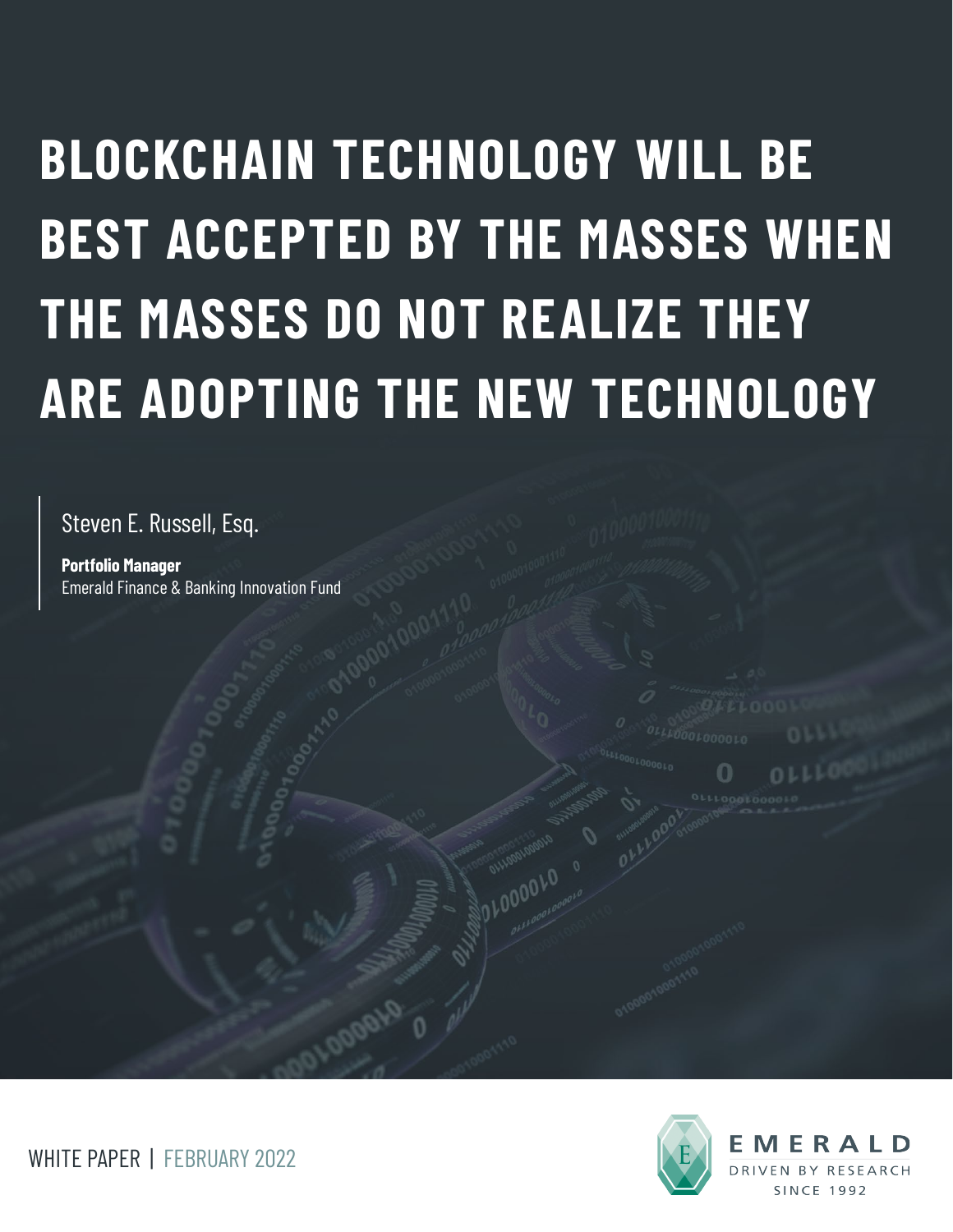We believe that technology reaches "mass" adoption only when the "masses" do not know they are adopting the new technology. Stated another way, we believe technology is adopted when that adoption process is "frictionless". During the "dot.com" era, many users were skeptical about making purchases on the internet. That is until they realized they were making purchases on the internet without their knowledge.

## **ECOMMERCE ADOPTION**

One of the earlier use cases of the internet was ecommerce. While the early adopters began making ecommerce transactions in the year 2000, that certainly was not the norm. Before we dive into adoption after the year 2000 let'slook at the history of ecommerce prior to this time, as we believe many people do not really remember the exact timeline for the adoption of ecommerce.

Ecommerce was introduced about 40 years ago in its earliest form and here is the timeline:

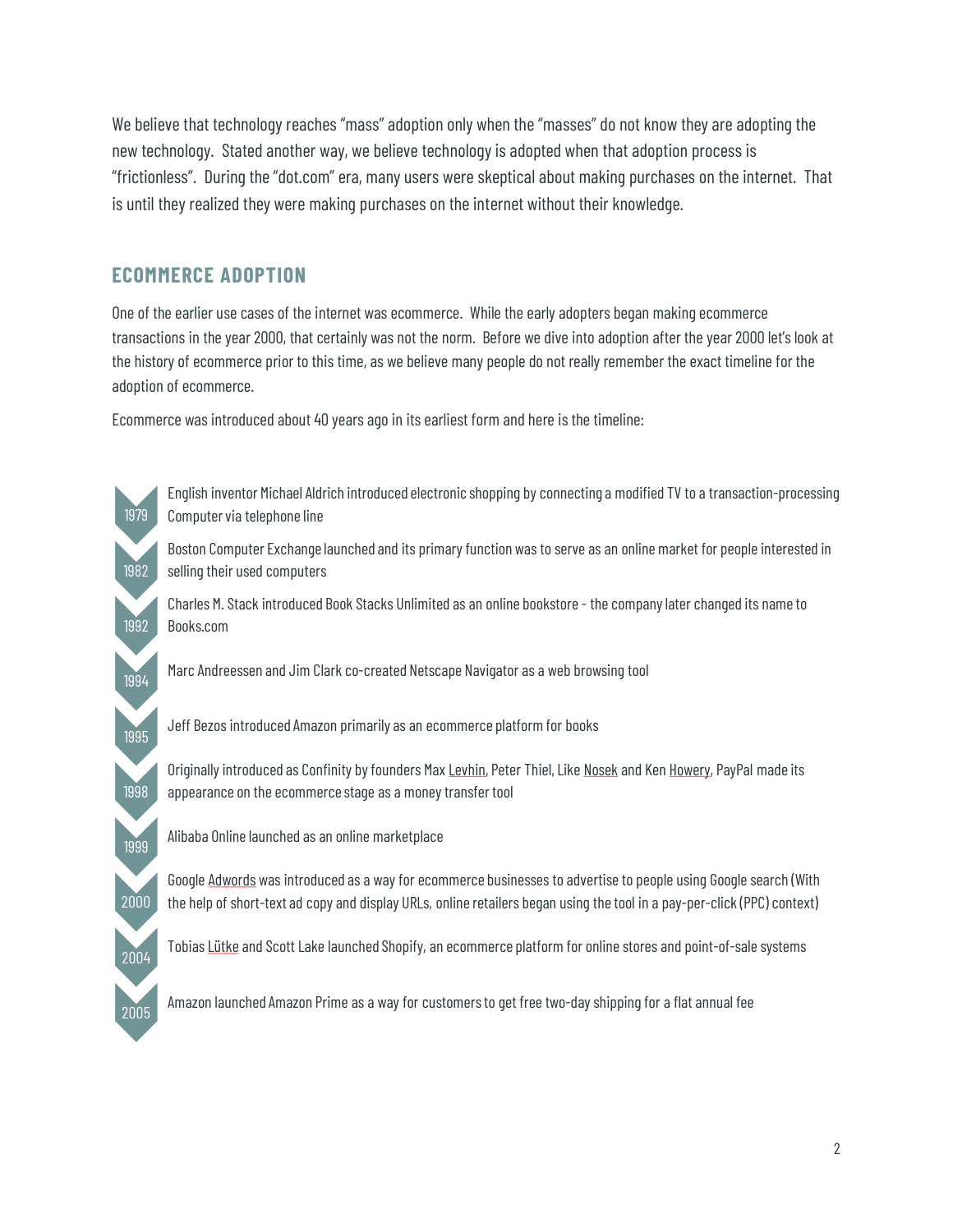As you can see, adoption by the masses takes time. We believe the masses adopted ecommerce payments and transactions when they realized the Visa and MasterCard payment networks were utilizing the internet for transactions processing every time they paid with their credit cards. I recall many a conversation when people would tell me they did not make ecommerce transactions because they did not want their financial information "on-the-internet". My response was to start with a simple question, "Do you use your credit card to make purchases at a restaurant or any other location that utilized point-of-sale (POS) systems?" One hundred percent of the time, their response was "yes". I then would explain to them that by doing so, their financial information was "on the internet". Essentially, Visa and MasterCard in our opinion was the key to the masses being comfortable with ecommerce. Users had adopted the technology without their knowledge without having to change their behaviors. In other words, the adoption was "frictionless".

To better understand my response, we will use VisaNet as an example. The following entities take part in each transaction facilitated by Visa's system:

**MERCHANT** — an entity (business or non-profit) that is authorized to accept Visa-branded cards for the payment of products and services.

**ACQUIRER (ALSO KNOWN AS A MERCHANT BANK)** — a financial institution and a Visa member that contracts with merchants to accept Visa cards for the payment for goods and services.

**CARDHOLDER** — an authorized user of Visa cards.

**ISSUER** — a financial institution and a Visa member that issues Visa cards for use in transactions and enters into agreements with its cardholders for the billing and payment of these transactions.

**VISA, INC.** — a publicly-traded corporation that works with financial institutions, which issue Visa cards (the issuers) and / or sign merchants to accept Visa-branded cards for payment of goods and services (the acquirers). Visa provides card products, promotes the Visa brand and establishes the rules and regulations governing the processing of payments involving its cards. Visa also operates the world's largest retail electronic payments network to facilitate the flow of transactions between acquirers and card issuers.

**VISANET** – part of Visa's retail electronic payment system, VisaNet is a collection of systems that includes:

- ° An authorization service through which card issuers can approve or decline individual Visa card transactions.
- ° A clearing and settlement service which processes transactions electronically between acquirers and issuers to ensure that:
	- · Visa transaction information is sent from acquirers to issuers for posting to cardholders' accounts, and
	- Payments for Visa transactions are facilitated from issuers to acquirers to be credited to the merchant accounts.

Here is how each of the above entities participates in a Visa transaction:

The cardholder presents the merchant with a card for payment. The card data is read directly from the card by a point-ofsale (POS) device, key-entered into it by the merchant or provided by the cardholder on the merchant's website or over the phone;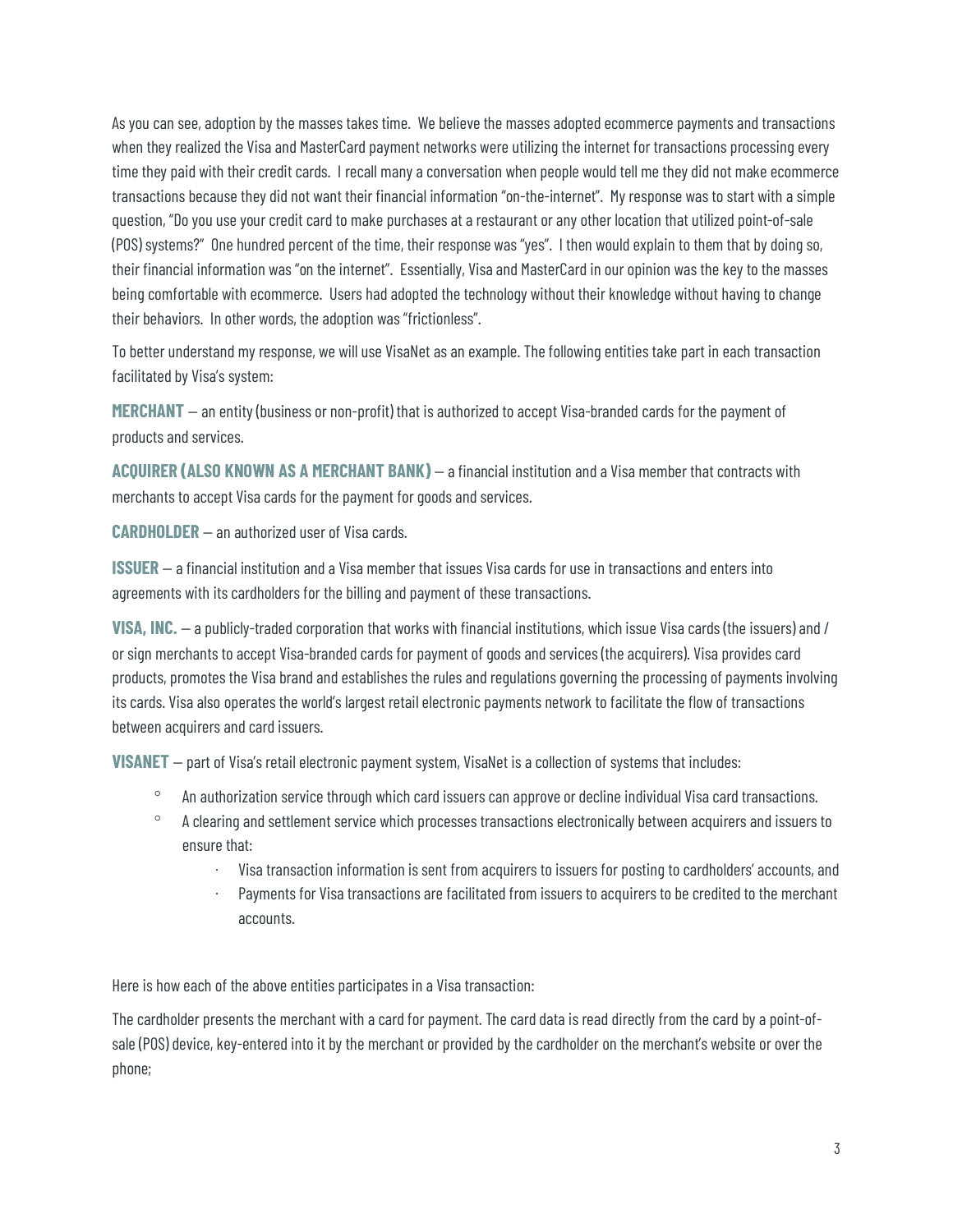The merchant transmits the transaction information to the acquirer via Hypertext Transfer Protocol Secure (HTTPS) or otherwise referred to as the internet;

The acquirer sends a transaction authorization request to Visa (via the internet);

Visa sends the authorization request on to the issuer (via the internet) or, in certain circumstances, it may perform "stand-in processing" on behalf of the issuer and approve or decline the transaction;

The issuer sends back to Visa (yes, via the internet) an authorization response, either approving or rejecting the transaction;

Visa sends (via the internet) the authorization response on to the acquirer; and,

The acquirer routes the authorization response (via the internet) to the merchant.

#### **BLOCKCHAIN ADOPTION**

We believe the adoption of distributed ledger technology (DLT) - often referred to as blockchain - will be adopted in a similar fashion to Hypertext Transfer Protocol Secure (HTTPS), often referred to as the internet and ecommerce.

We believe that Visa and MasterCard will play a key role in this adoption process along with stablecoins. In plain English, blockchain is software just as HTTPS (otherwise known as the internet) is software. They are both software solutions that create efficiencies across many industries. Interestingly enough, we believe that both technologies will be adopted by the masses as part of financial transactions and in partnership with Visa and MasterCard.

We believe consumers need to be confident that they can exchange money for goods and services through payments securely. Consumers also need to feel assured that the speed of authorization and settlement, as well as consumer protection are robust. We believe blockchain provides the best software to provide security for these transactions, but is it robust enough? Digital transactions that take place in the financial system are recorded by some type of digital ledger. Such a digital ledger is used to track the balances of the system's users and serves as a digital bulletin board, where all transactions in the system are posted.

With the innovation of blockchain technology, we have seen significant growth of digital coins and tokens. These tokens include cryptocurrencies such as bitcoin and ether, as well as stablecoins, which are private digital tokens with their valuepegged one–for-one to some external underlying fiat currency or other asset. The transfer of digital tokens is processed over blockchain networks. However, there are some limitations to the design of these major blockchain networks when assessing them for payment purposes. First, a payment rail requires high throughput to facilitate retail payment use cases. Some of the largest blockchain networks today face scalability challenges, as they cannot process substantial quantities of transactions per second (TPS). For example, in April 2021 the Ethereum network's throughput was limited to 16.5 TPS (Ethereum Throughput Skyrockets After Gas Limit Adjustment https://money.yahoo.com/ethereum-throughputskyrocketsgas-limit-061312938.html. (Accessed on 09/24/2021); on average, it takes five minutes for a single transaction to be confirmed and settled on the Ethereum network compared to 65,000 TPS on VisaNet (Visa Fact Sheet. https://usa.visa.com/dam/VCOM/global/about-visa/documents/visa-facts-figures-jan-2017). A second challenge that most blockchain networks face today is interoperability. Many digital tokens built on top of the Ethereum network are interoperable with one another because they are created by smart contracts that adhere to the same set of Ethereum token standards. However, there are many more digital tokens built on different blockchains that are not interoperable by design,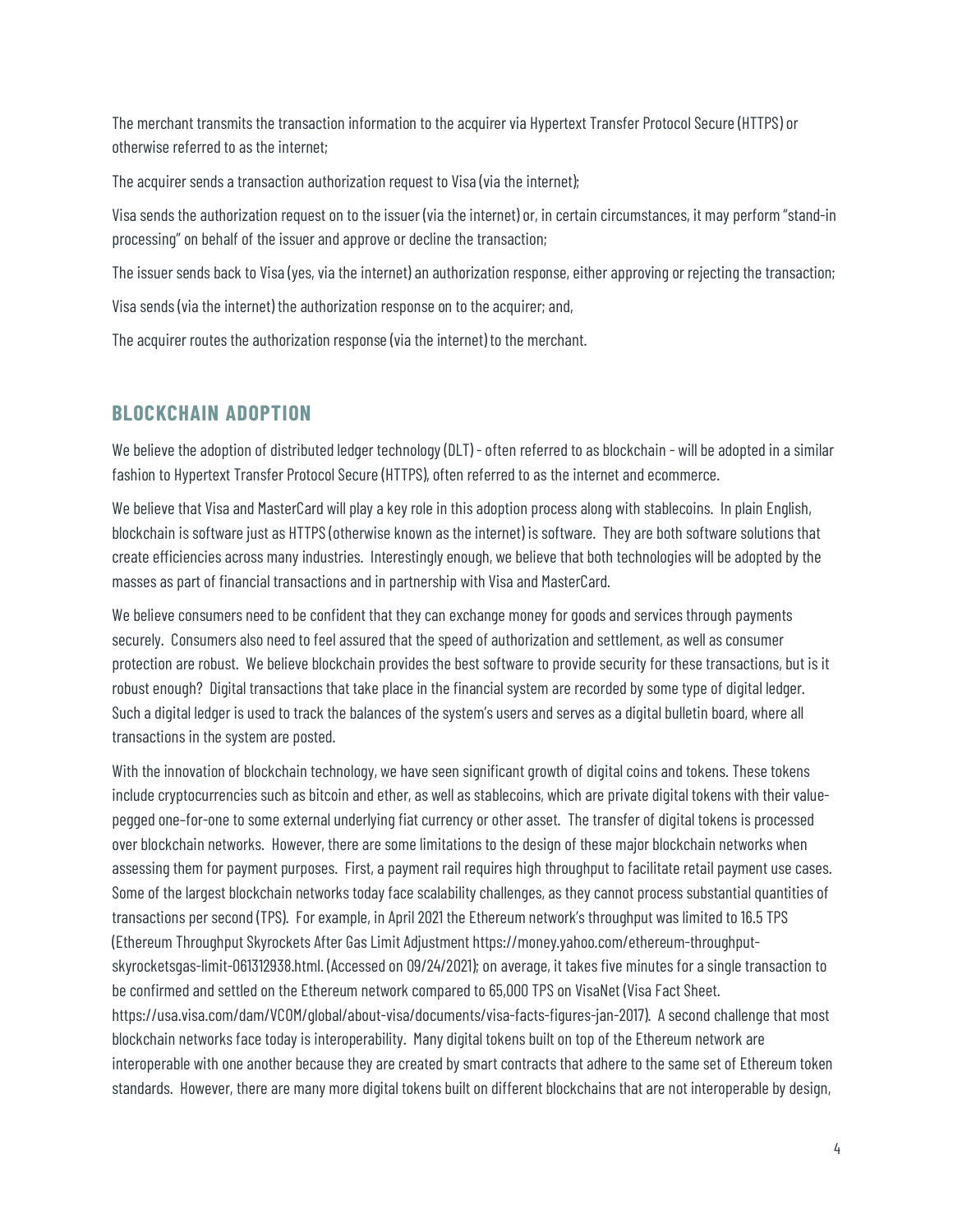such as the case between Ethereum and Bitcoin networks. A lack of natural interoperability poses a challenge to the transfer of crypto assets from one network to another. As the number of blockchain networks increases, each with unique design characteristics, the probability for parties of a transaction to be on the same network decreases. Thus, it is crucial to facilitate payments that are both off-chain (to save overhead and fees) and universal (to transact across networks). Envisioning a future payment network that may be built on top of blockchain networks but without the limitations highlighted, we believe a payment route that can be used to support stablecoins and digital token transfers. We believe various payment channels are a class of mechanisms for making blockchain payments faster, by diverting as many transactions as possible to an off-chain communication channel between the payment sender and the payment recipient.

As an example, the off-chain payment channel could be VisaNet's Universal Payment Channel. The off-chain payment channel is created through a funding transaction that takes place on-chain, then any number of subsequent transactions can be performed off the blockchain, and finally when one or both parties agree, the channel is closed through an exit transaction on the blockchain. We believe this design mitigates both the costs and the latency associated with on-chain operations, effectively amortizing the overhead of the funding and exit transactions (which must be on-chain) over many offchain transactions. This type of transaction would use the same credit cards and point of sale terminals used today by trusted parties such as Visa and MasterCard. Unbeknownst to the consumer though the back-end of the transaction is running across a blockchain network and utilizing stablecoins.

#### **WHY WE BELIEVE MOST PAYMENT TRANSACTIONS WILL UTILIZE STABLECOINS**

Digital currencies like Bitcoin and Ethereum have often been criticized for not being able to offer true utility as currencies given their high volatility. While bitcoin and Ethereum have various use cases such as bitcoin as a store of value, they struggle to function as a medium of exchange due to their volatility and high on-chain transaction fees. We believe stablecoins provide the price-stability needed for blockchain-powered digital value transfers that can be used for payments, remittances, trading, and across various blockchain networks. We believe stablecoins can transform ecommerce and the global payments ecosystem, as blockchain transactions can be settled faster, more easily, and more securely compared to most fiat currency transactions. While the majority of stablecoins currently in circulation are powered by public blockchain networks, we believe banks and payment processors will create stablecoins to be utilized on both "closed-loop" or private blockchains as well as "open-loop" or public blockchains. Moreover, stablecoin demand is surging. From October 2020 to October 2021, the total value of stablecoin assets grew by roughly 495%, according to The Block. More than \$115 billion in stablecoins value has been issued to date according to Statista. According to a report released by NYDIG on January 28, 2022, we now know that Bitcoin has jumped ahead of American Express in annual payment transaction volume. In 2021, Bitcoin processed \$3.0 trillion worth of payments, placing it above well-known card networks American Express (\$1.3T) and Discover (\$0.5T), but still below Visa (\$13.5T) and Mastercard (\$7.7T). We believe this is astonishing growth for a payment network that just had its 13th birthday. The major card networks have multi-decade histories as Visa was launched in 1958, Mastercard in 1966, American Express issued its first card in 1958, and Discover in 1985.

Today, business payments are made through the SWIFT messaging system, debit and credit cards, or direct bank transfer, e.g., ACH. We believe these traditional payment systems have significant disadvantages, including high transaction costs, slow delivery and settlement, fraud, and inconvenience.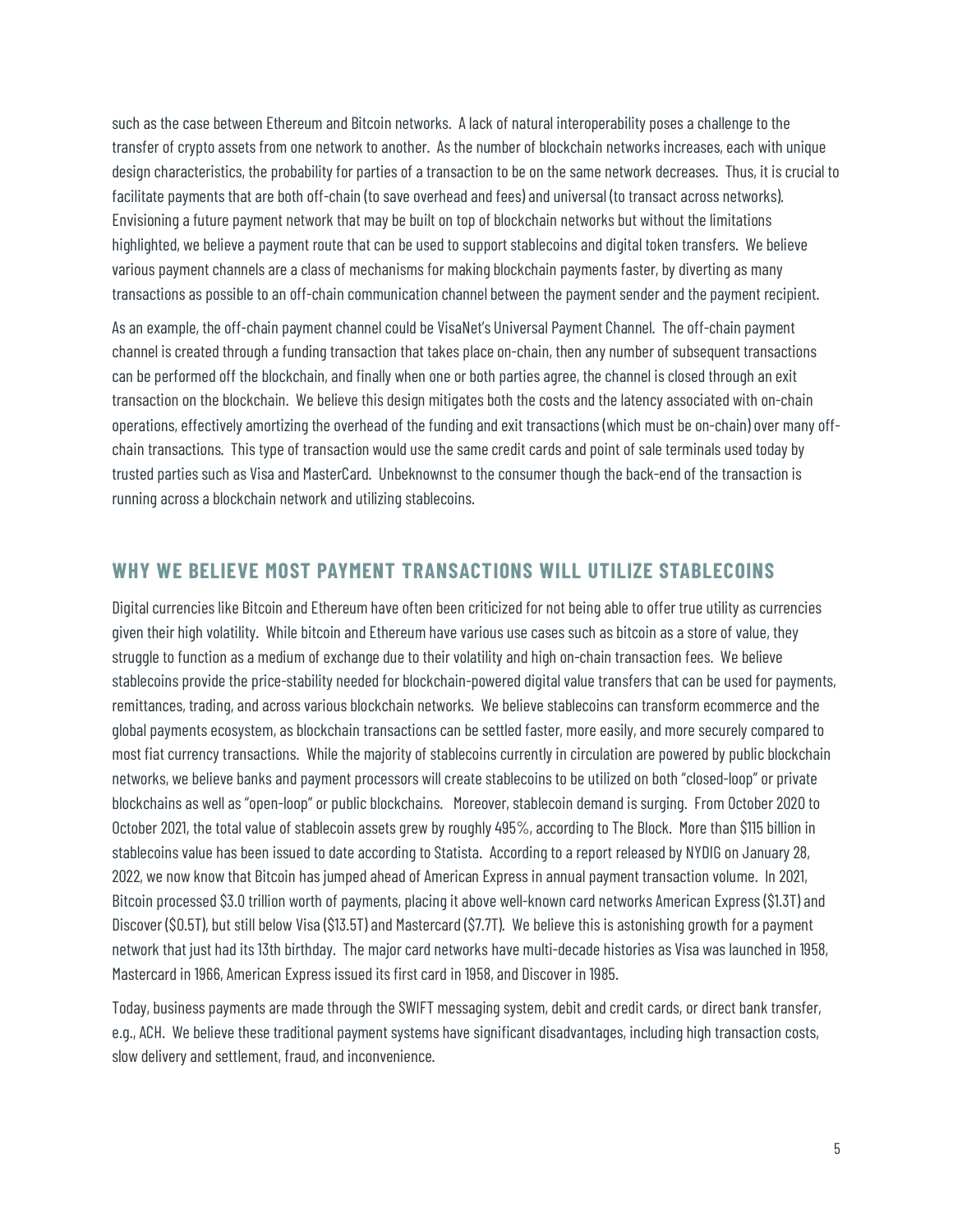Processing cards costs about 3% on average; SWIFT transfers cost between \$40 and \$90. If the payment is across borders or cross-currency, there is an additional 2%-5% in foreign exchange commissions. Card processors take as long as 2–5 days to settle funds to any merchant. When you pay a business using a card, they will see the funds in their accounts after 2 to 5 days. SWIFT transfers take 2 to 7 days, and sometimes the money disappears for months. Card payments are notorious for fraud and chargebacks. The consumer may be protected most times if a credit card is used. However, the merchant is usually liable for chargebacks.

Enter stablecoins: we believe we will see stablecoins offered as a payment option by leading payments service providers soon. We believe well designed stablecoins have the potential to be used just like any other currency for commerce. Additionally, we believe Visa and MasterCard will serve as a channel for stablecoins to enter mainstream spending. For example, both Visa and MasterCard have launched payment cards that allow transactions in USDC, a fully backed by cash, equivalents, and U.S. Treasuries stablecoin developed by Circle. Stablecoins could also find applications for overseas money transfers since there does not have to be any conversion of different fiat currencies. A person in India could receive USDbacked stablecoins without converting them into rupees and losing a percentage to fees.

Stablecoins also allow the use of smart financial contracts that can be enforceable over time. Smart contracts are selfexecuting contracts that exist on a blockchain network, without requiring any third party or central authority to enact them. These automatic transactions can be traceable, transparent, and irreversible, making them well suited for salary and loan payments, rent payments, and subscriptions. For example, an employer could set up a smart contract that automatically transfers stablecoins to their employees at the end of each month. This is especially beneficial for businesses that have employees all over the world, as it provides a way to sidestep the high fees and days-long process of transferring and exchanging fiat currency from, say, a bank account in New York to one in China.

While the stablecoin market is dominated by fintech companies as issuers, federal agencies released guidance in late 2021 signaling that stablecoins should be issued by insured depository institutions. We believe this indeed will be the case and stablecoin consortium such as the one recently announced between Figure Technology and five founding member banks are designed to be in line with those recommendations, in the sense that USDF, a bank-minted stablecoin referencing fiat currency on blockchain, will be issued by banks and backed by their deposits. The goal is to use USDF as an on-ramp to facilitate real-time payments, loan and securities processing on blockchain among many more use cases.

Unlike traditional payment rails that rely on a central operator to batch and settle transactions, the Provenance blockchain enables banks to move money 24/7 instantly following consensus rules set by smart contracts. This structure is meant to eliminate interchanges. Provenance is also open source to allow developers to build applications without any additional permission from Figure.

The USDF consortium is not the first attempt by the banking industry to experiment with blockchain and stablecoins. Tassat Group LLC, which has developed blockchain-enabled payment platforms for several banks, is in the process of signing up banks to join its interbank network. The payment network will leverage private permissioned blockchain and will be owned and governed by member banks.

We believe that with regulatory clarity around stablecoins, anticipated in 2022, stablecoin usage will be widely seen as the best method for business-to-business payment transactions. Furthermore, we believe the Visa and MasterCard networks will utilize their current payment networks, stablecoins and blockchains for settlements to improve settlement and payment methods for merchants and their consumers. At that point distributed ledger technology (blockchain) will begin its "rapid adoption" by the American consumer.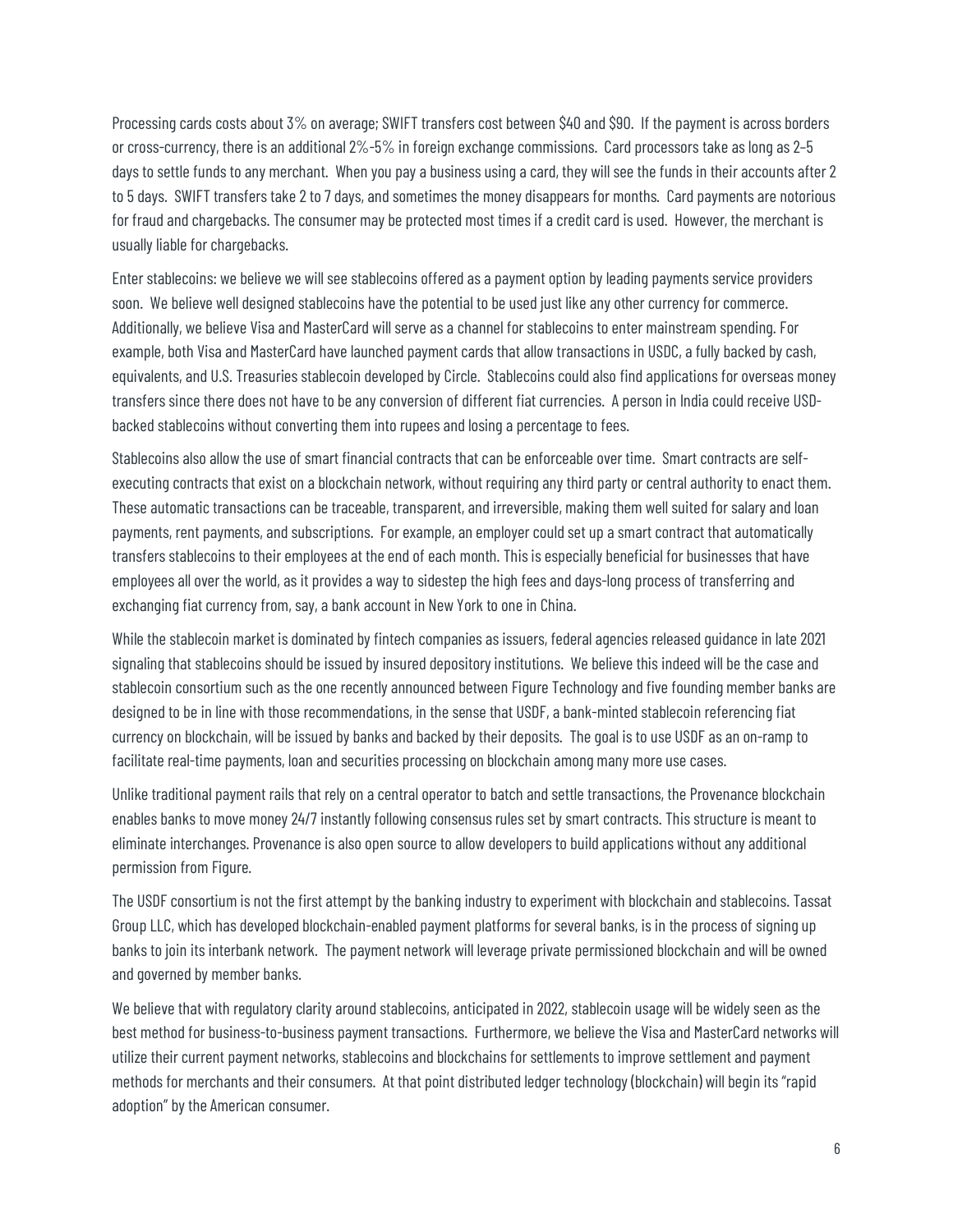### **IMPORTANT DISCLOSURE**

This report is furnished for the use of Emerald Advisers, LLC, its affiliates and its clients and does not constitute the provision of investment, legal or tax advice to any person. It is not prepared with respect to the specific investment objectives, financial situation or particular needs of any specific person. The information contained in this report was obtained from sources deemed reliable. Such information is not guaranteed as to its accuracy, timeliness or completeness by Emerald. Any opinions contained in this report represent the judgment of the authors as of the publication date. The information contained in this report and the opinions expressed herein are subject to change without notice. Past performance is no guarantee of future results. Neither the information in this report nor any opinion expressed herein constitutes an offer nor recommendation to buy or sell any security or financial instrument. Accounts managed by Emerald's affiliated advisory firms may take positions from time to time in securities discussed in its reports.



**Steven E. Russell, Esq.**  Portfolio Manager Emerald Finance & Banking Innovation Fund

Mr. Russell is a Co-Manager of the Emerald Finance & Banking Innovation Fund. Prior to joining Emerald in 2005, Mr. Russell founded Greenwood Advisers, LLC, a registered investment adviser. Previously, he served as Managing Director of iNetworks, LLC a private equity firm located in Western Pennsylvania. Prior to joining iNetworks, LLC, Mr. Russell served as Senior Vice President and Portfolio Manager of Emerald Advisers, where he served as Manager of the Emerald Technology Fund and comanager of the Emerald Select Banking Fund. He was also a Principal and Founding Partner of Emerald Venture Capital. Mr. Russell served as Senior Private Equity Analyst for the Pennsylvania Public School Employees' Retirement System (PSERS), where he administered PSERS' \$1.2 billion commitment of private investments, including leveraged buyouts, distressed investments, mezzanine and growth equities. From 1996 to 1997, he administered PSERS' \$400 million Developmental Fund and \$100 million Absolute Return Program. Mr. Russell serves on the Board of Arbitrators for the Financial Industry Regulatory Authority (FINRA), and has appeared on CNBC, Bloomberg Television and other investment oriented programs. He has been quoted in various international media, including The Wall Street Journal, Smart Money Magazine, Bloomberg Business News, Dow Jones News Service and Market Watch. Mr. Russell received both his JD and MBA degrees from Temple University and a BA degree in Banking and Finance from Morehouse College. Mr. Russell is licensed to practice law in the State of New Jersey and has passed the NASD Series 63 exam.